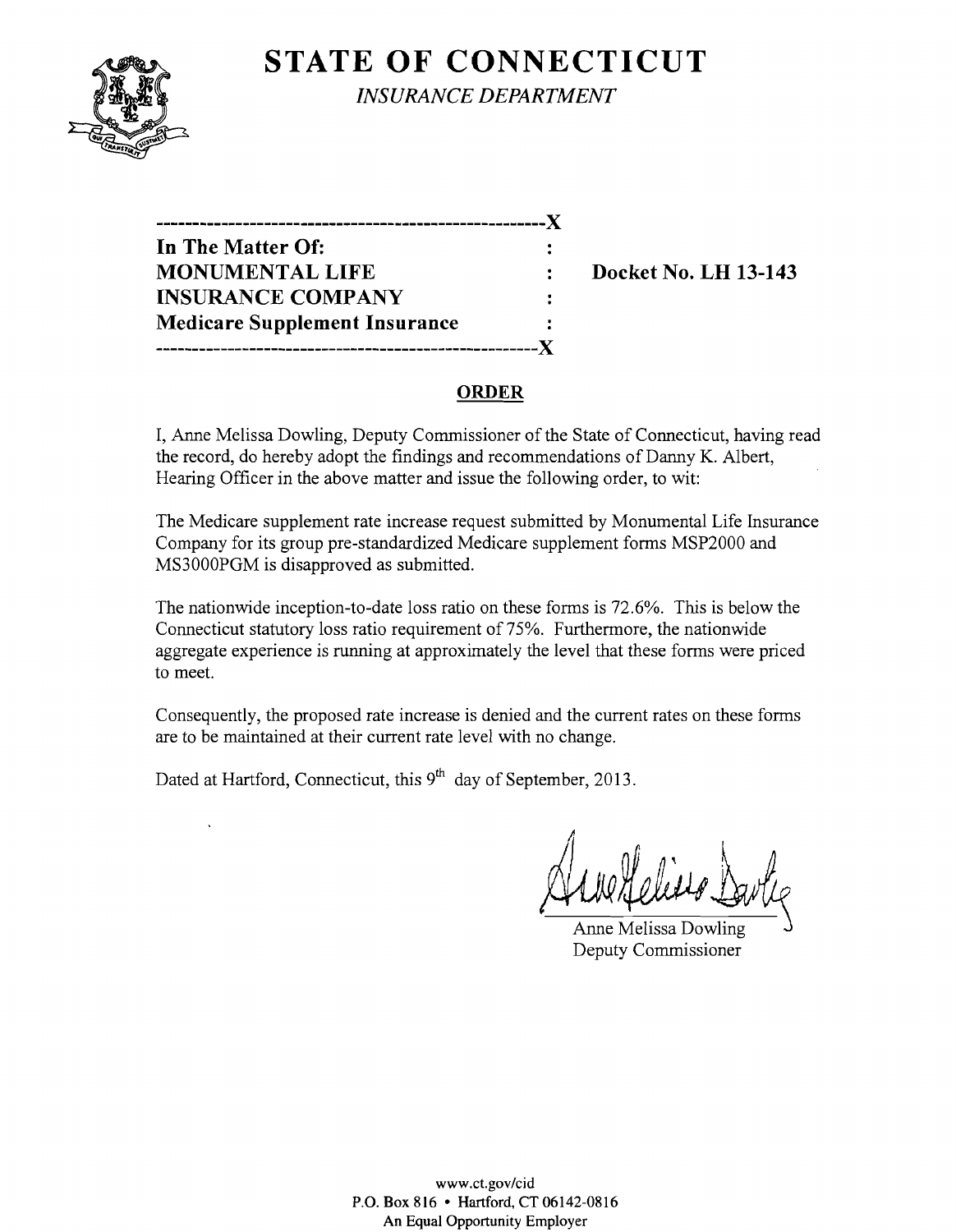

**STATE OF CONNECTICUT** *INSURANCE DEPARTMENT* 

| ------------                         |   |
|--------------------------------------|---|
| In The Matter Of:                    |   |
| <b>MONUMENTAL LIFE</b>               |   |
| <b>INSURANCE COMPANY</b>             | ÷ |
| <b>Medicare Supplement Insurance</b> |   |
| --------------------------           |   |

**Docket No. LH 13-143** 

## **PROPOSED FINAL DECISION**

## 1. **INTRODUCTION**

The Insurance Commissioner of the State of Connecticut is empowered to review rates charged for individual and group Medicare supplement policies sold to any resident of this State who is eligible for Medicare. The source for this regulatory authority is contained in Chapter 700c and Section 38a-495a ofthe Connecticut General Statutes.

After due notice a hearing was held at the Insurance Department in Hartford on August 27,2013, to consider whether or not the rate increase requested by Monumental Life Insurance Company on its group pre-standardized Medicare supplement business should be approved.

No members from the general public attended the hearing.

No representatives from Monumental Life Insurance Company attended the hearing.

The hearing was conducted in accordance with the requirements of Section 38a-474, Connecticut General Statutes, the Uniform Administrative Procedures Act, Chapter 54 of the Connecticut General Statutes, and the Insurance Department Rules of Practice, Section 38a-8-1 et seq. of the Regulations of Connecticut State Agencies.

A Medicare supplement (or Medigap) policy is a private health insurance policy sold on an individual or group basis which provides benefits that are additional to the benefits provided by Medicare. For many years Medicare supplement policies have been highly regulated under both state and federal law to protect the interests of persons eligible for Medicare who depend on these policies to provide additional coverage for the costs of health care.

Effective December 1, 2005, Connecticut amended its program of standardized Medicare supplement policies in accordance with Section 38a-495a of the Connecticut General Statutes, and Sections 38a-495a-1 through 38a-495a-21 of the Regulations of Connecticut Agencies. This program, which conforms to federal requirements, provides that all insurers offering Medicare supplement policies for sale in the state must offer the basic "core" package of benefits known as Plan A. Insurers may also offer anyone or more of eleven other plans (Plans B through N).

> www.ct.gov/cid P.O. Box 816 • Hartford, CT 06142-0816 An Equal Opportunity Employer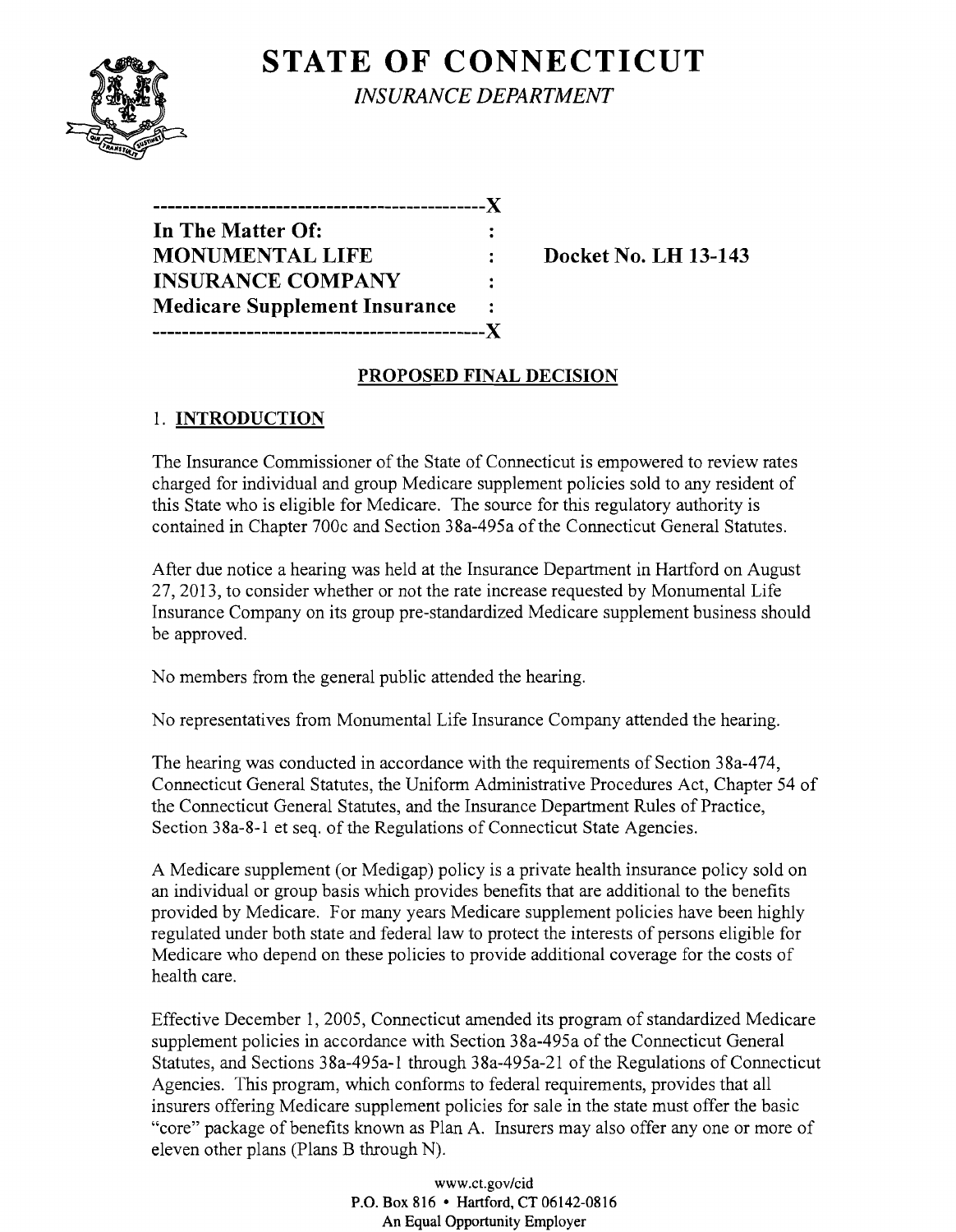Effective January 1,2006, in accordance with Section 38a-495c of the Connecticut General Statutes (as amended by Public Act 05-20) premiums for all Medicare supplement policies in the state must use community rating. Rates for Plans A through N must be computed without regard to age, gender, previous claims history or the medical condition of any person covered by a Medicare supplement policy or certificate.

The statute provides that coverage under Plan A through N may not be denied on the basis of age, gender, previous claims history or the medical condition of any covered person. Insurers may exclude benefits for losses incurred within six months from the effective date of coverage based on a pre-existing condition.

Effective October 1, 1998, carriers that offer Plan B or Plan C must make these plans as well as Plan A, available to all persons eligible for Medicare by reason of disability.

Insurers must also make the necessary arrangements to receive notice of all claims paid by Medicare for their insureds so that supplemental benefits can be computed and paid without requiring insureds to file claim forms for such benefits. This process of direct notice and automatic claims payment is commonly referred to as "piggybacking" or "crossover".

Sections 38a-495 and 38a-522 of the Connecticut General Statutes, and Section 38a-495a-10 ofthe Regulations of Connecticut Agencies, state that individual and group Medicare supplement policies must have anticipated loss ratios of 65% and 75%, respectively. Under Sections 38a-495-7 and 38a-495a-10 of the Regulations of Connecticut Agencies, filings for rate increases must demonstrate that actual and expected losses in relation to premiums meet these standards, and anticipated loss ratios for the entire future period for which the requested premiums are calculated to provide coverage must be expected to equal or exceed the appropriate loss ratio standard.

Section 38a-473 of the Connecticut General Statutes provides that no insurer may incorporate in its rates for Medicare supplement policies factors for expenses that exceed 150% of the average expense ratio for that insurer's entire written premium for all lines of health insurance for the previous calendar year.

## II. **FINDING OF FACT**

After reviewing the exhibits entered into the record ofthis proceeding, and utilizing the experience, technical competence and specialized knowledge of the Insurance Department, the undersigned makes the following findings of fact:

- 1. Monumental Life Insurance Company has requested a 2% rate increase on its group pre-standardized Medicare supplement policies for forms MSP2000 and MS3000PGM.
- 2. As of  $12/31/12$  there were 6 policies in-force in Connecticut and 1,252 nationwide.
- 3. The last rate increase approved for these policies was in June of 2011 and resulted in an increase of 10.0%.
- 4. These forms had been mass marketed.